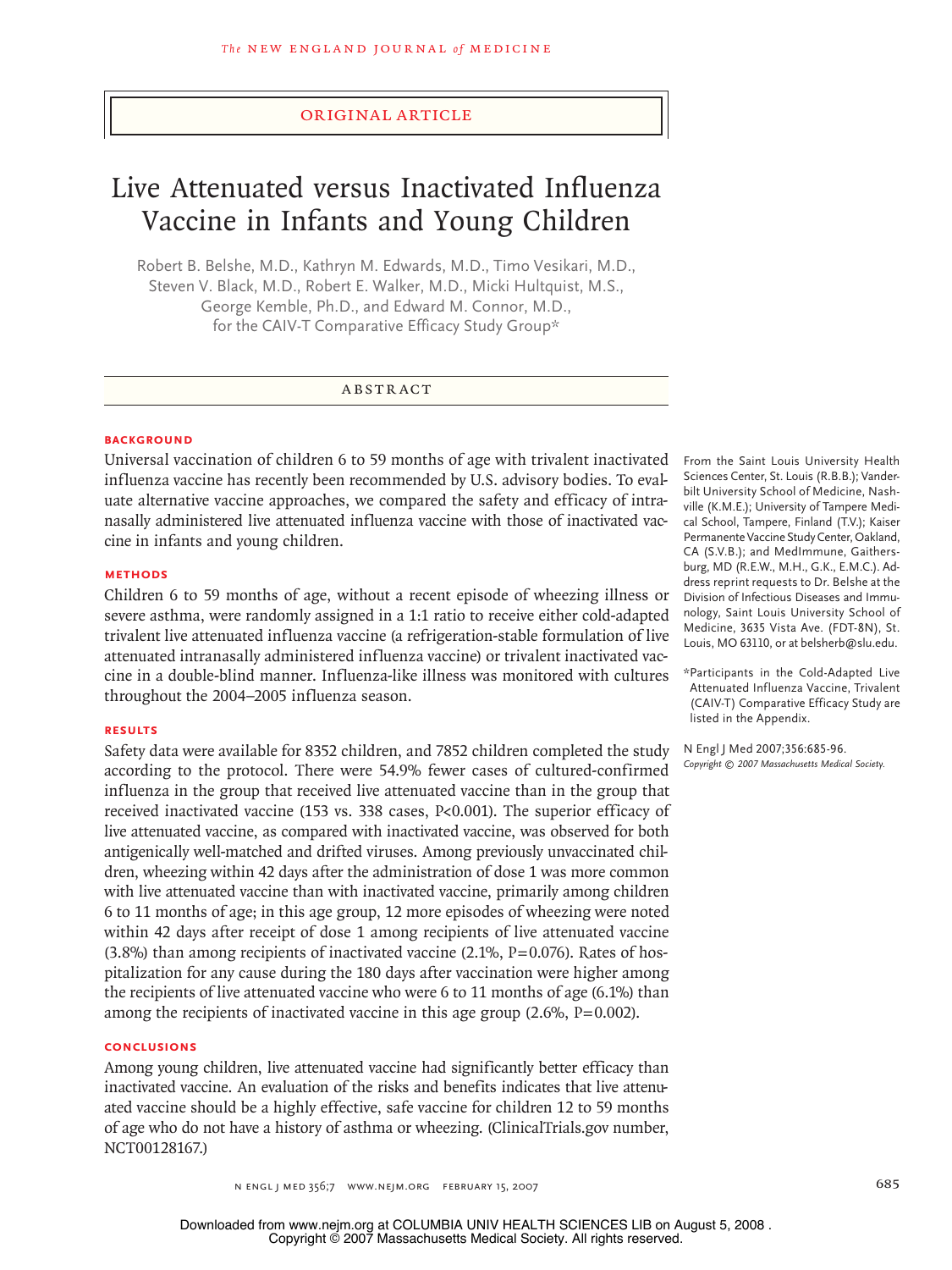**Hospitalization rates for culture-**<br>
confirmed influenza among young chil-<br>
derly, and outpatient visits for confirmed influenza confirmed influenza among young children are similar to those among the elare more frequent among infants and young children than in any other age group.<sup>1</sup> For these reasons, U.S. advisory bodies have recently recommended the routine vaccination of all children 6 to 59 months of age with the licensed trivalent inactivated influenza vaccine.<sup>2</sup> The implementation of this recommendation will be challenging because of the limited supplies of inactivated vaccine during many influenza seasons,<sup>3-5</sup> the modest efficacy of inactivated vaccine in young children,<sup>6</sup> and the frequent need to administer the inactivated vaccine by injection concurrent with multiple other parenteral vaccines.

Previous clinical trials of live attenuated trivalent influenza vaccine in young children have shown it to be highly effective.<sup>7-9</sup> Live attenuated influenza vaccine showed high efficacy when epidemic influenza viruses were not well matched to the recommended vaccine antigens.<sup>7</sup> Initial studies comparing the efficacy of cold-adapted trivalent live attenuated influenza vaccine with trivalent inactivated vaccine have shown the former to be more effective (35 to 53% reduction in the influenza attack rate with live attenuated vaccine, as compared with inactivated vaccine).<sup>10,11</sup> Although the safety of live attenuated influenza vaccine was assessed in children in both prospective and database studies,<sup>12-15</sup> additional prospective studies of both inactivated vaccine and live attenuated vaccine were needed. In one study,<sup>15</sup> but not in others,<sup>10,11,16</sup> wheezing events were more frequent among young children given formulations of live attenuated vaccine. The present trial was designed to assess the safety and relative efficacy of live attenuated intranasal influenza vaccine and inactivated vaccine in children 6 to 59 months of age.

## METHODS

## **Study Design**

The study was proposed by a subgroup of the authors, and the protocol was developed by all the authors in collaboration with an advisory committee. Data were gathered at each study site by the local principal investigator and the local staff. The data were monitored by PPD in the United States and Europe and by Quintiles at the Asian sites. A data and safety monitoring board oversaw the study. The analysis was performed by biostatisticians employed by the sponsor. All authors had complete access to all data and all individual case-report forms, including data on all serious adverse events. All the authors vouch for the accuracy and completeness of the reported data.

The study was conducted at 249 sites (physicians' offices and primary care clinics) in 16 countries: the United States (49% of subjects), 12 countries in Europe and the Middle East (45% of subjects), and 3 countries in Asia (6% of subjects). The protocol and the informed consent forms were approved by the institutional review board at each participating center, and the study was conducted in accordance with the Declaration of Helsinki and the Guidelines for Good Clinical Practice.

After written informed consent had been obtained from a parent or guardian, children 6 to 59 months of age were randomly assigned on a 1:1 basis to receive either live attenuated vaccine or inactivated vaccine with the use of a centrally managed computer-generated randomization schedule. Subjects were stratified according to age on receipt of the first dose, the presence or absence of previous influenza vaccination, the presence or absence of a history of recurrent wheezing (defined as three or more wheezing episodes, each requiring medical follow-up or hospitalization, according to the parent's report or chart review), and country of residence. Children with a history of hypersensitivity to any component of the live attenuated vaccine or the inactivated vaccine were excluded; other exclusion criteria were a known immunosuppressive condition, medically diagnosed or treated wheezing within 42 days before enrollment, a history of severe asthma (as judged by the investigator), body temperature higher than 37.8°C (100°F) measured orally or the equivalent within 3 days before enrollment, and the use of aspirin or salicylate-containing products within 30 days before enrollment. Children with mild or moderate asthma or a history of wheezing (i.e., more than 42 days before enrollment) were included in the trial.

Children who had not previously been vaccinated against influenza were given two doses of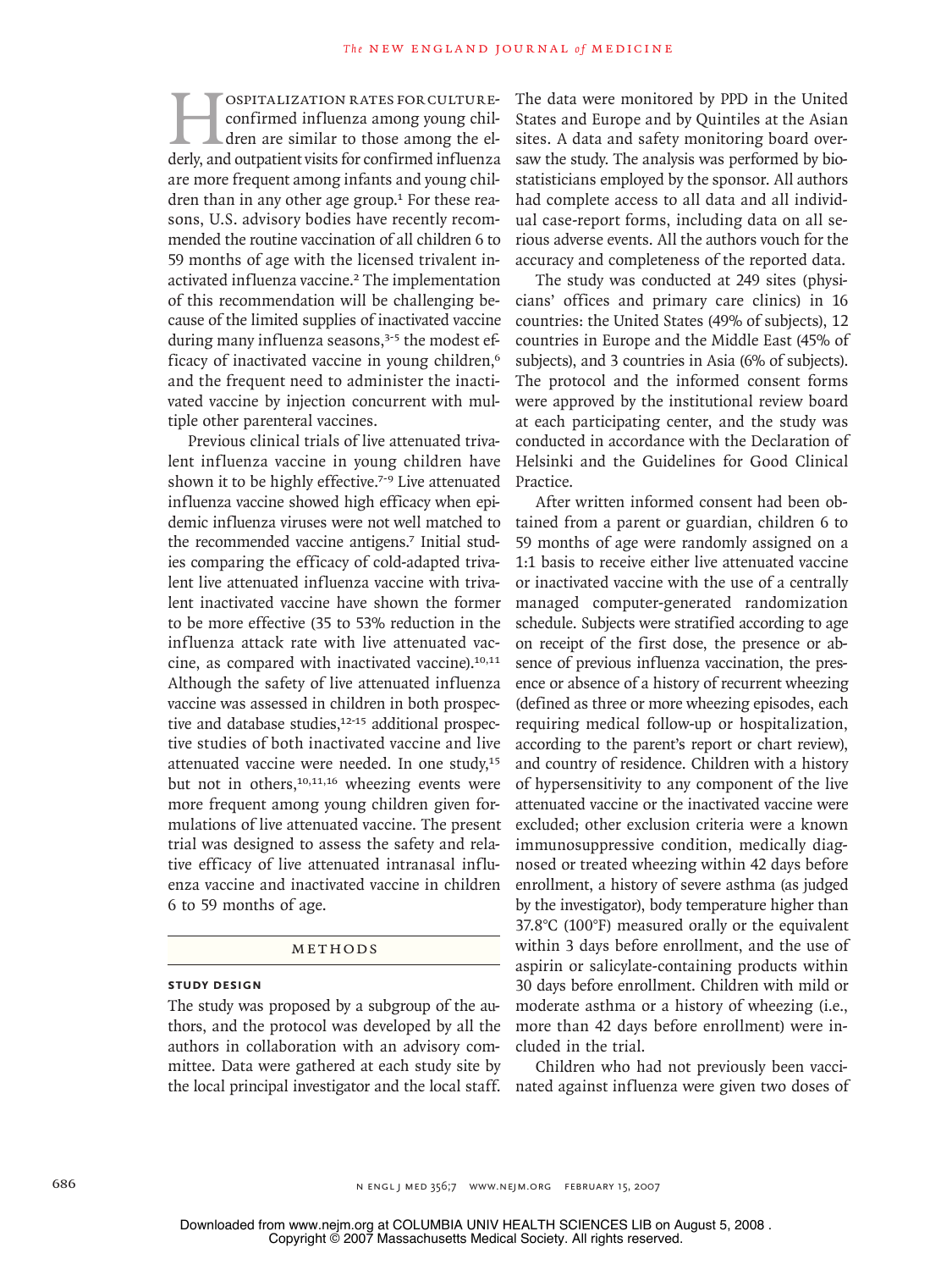the assigned study vaccine; the first dose (dose 1) was administered on day 0 of the trial, and the second dose was administered 28 to 42 days later. Those who had previously been vaccinated against influenza were given only one dose. Subjects who were assigned to receive live attenuated vaccine, which was administered intranasally, also received a concurrent injection of intramuscular saline, and those assigned to receive inactivated vaccine, which was administered intramuscularly, also received a concurrent intranasal mist of saline.

# **Vaccines and Placebo**

The live attenuated intranasal vaccine was a refrigeration-stable (2 to 8°C) formulation of the currently licensed frozen FluMist (LAIV, Med-Immune). This vaccine consisted of three coldadapted reassortant influenza viruses grown in specific pathogen-free chicken eggs. Each dose of vaccine contained approximately 107 fluorescence focus assay units of each of the three strains of the 2004–2005 influenza season, as recommended by the Food and Drug Administration (A/New Caledonia/20/99 [H1N1], A/Wyoming/3/ 2003 [an A/Fujian/411/2002 (H3N2)–like virus], and B/Jilin/20/2003 [a B/Shanghai/361/2002-like virus]). A total of 0.2 ml of vaccine was administered (0.1 ml into each nostril with the use of an intranasal-spray device).

The licensed inactivated vaccine consisted of the recommended 2004–2005 influenza strains (A/New Caledonia/20/99 [H1N1], A/Wyoming/3/ 2003 [an A/Fujian/411/2002 (H3N2)–like virus], and B/Jiangsu/10/2003 [a B/Shanghai/361/2002-like virus]), and the vaccine was administered by intramuscular injection, according to the manufacturer's dosing instructions. In the United States and Asia, Fluzone (Aventis Pasteur) was used, and in Europe and the Middle East, Vaxigrip (Aventis Pasteur) was used. Children 6 to 35 months of age received 0.25 ml of intramuscular inactivated vaccine, and those 36 to 59 months of age received 0.5 ml of intramuscular inactivated vaccine.

Intranasal and intramuscular placebos were composed of physiologic saline and were given in a manner identical to the administration of the corresponding study vaccine. The subject, the subject's parent or guardian, the staff at the clinical site who were evaluating the subjects (including the investigators, study nurses, and coordinators),

and the clinical, biostatistical, and data-management staff employed by the sponsor were unaware of the treatment assignments. The vaccines and placebos were maintained at 2 to 8°C and were shipped by express courier to the study sites.

## **Surveillance for Outcomes and Symptoms of Influenza**

Parents or guardians recorded local reactions, daily temperatures (oral, axillary, or rectal), systemic adverse events, and concomitant medications on worksheets from the time that dose 1 was administered until 42 days after the administration of the second dose, or until 42 days after dose 1 among subjects who received only one dose. Data on medically significant wheezing and serious adverse events (defined as events that were lifethreatening or that resulted in death, hospitalization or prolonged hospitalization, significant disability or incapacity, or another important medical event requiring intervention to prevent one of these outcomes) were collected from the day of dose 1 until the end of the influenza surveillance period, extending through May 31, 2005. Medically significant wheezing was prospectively defined as the presence of wheezing on a physical examination conducted by a health care provider, with a prescription for a daily bronchodilator; respiratory distress; or hypoxemia. Study staff contacted the children's parents or guardians every 7 to 10 days throughout the influenza surveillance period, and if symptoms defined in the study protocol as suggestive of influenza were reported, nasal swabs for viral cultures were obtained either at the study site or at the child's home. Virologic methods are summarized in the Supplementary Appendix (available with the full text of this article at www.nejm.org).

#### **Statistical Analysis**

Assuming a 3.0% attack rate in the group that received inactivated vaccine and a 1.8% attack rate in the group that received live attenuated vaccine (relative efficacy rate, 40%) and assuming that sufficient data would be collected for 90% of the children to be included in the according-to-protocol population, we calculated that a sample of 8500 children would provide more than 90% power to demonstrate the superiority of live attenuated vaccine to inactivated vaccine (see the Statistics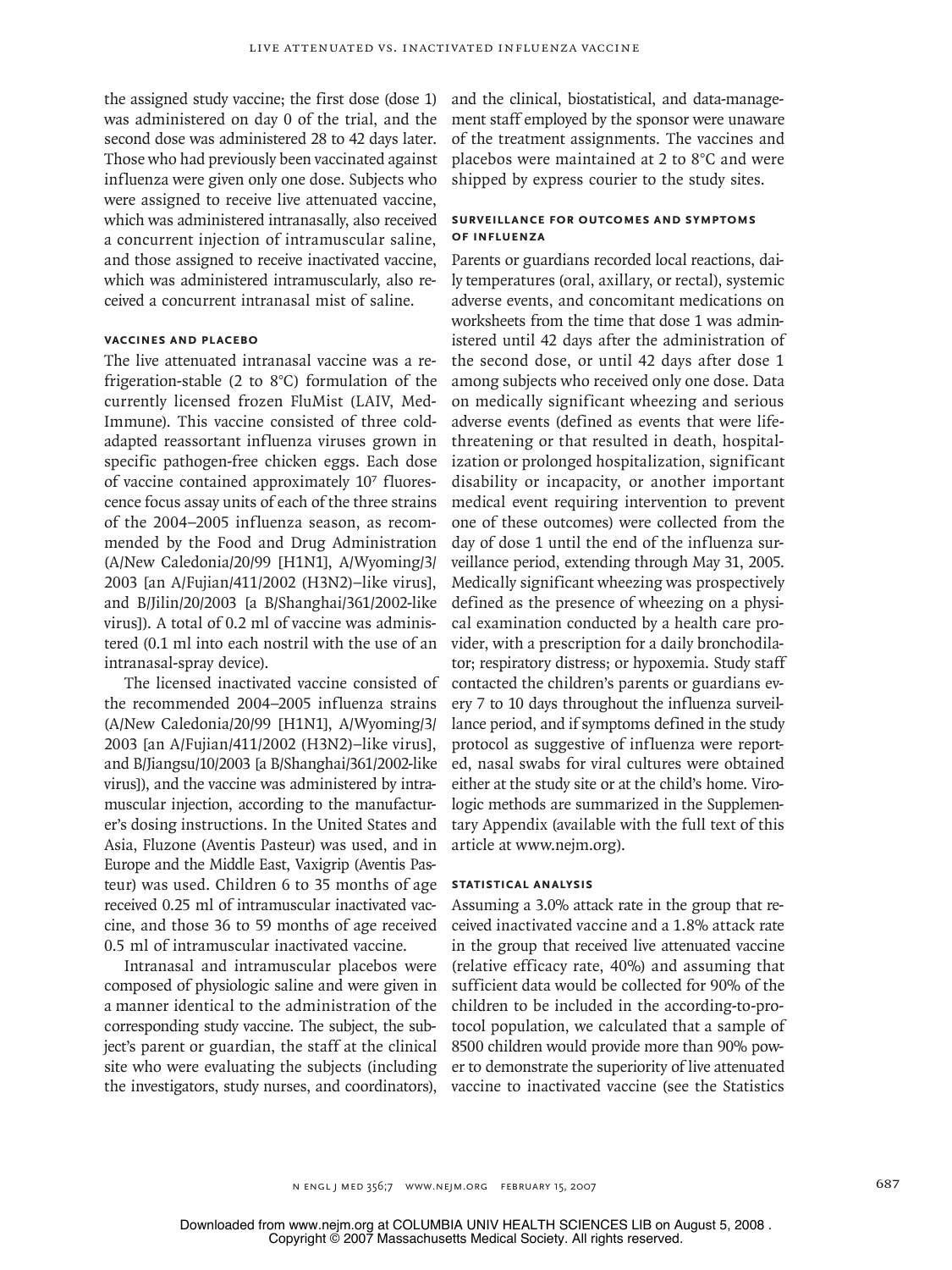section in the Supplementary Appendix). The primary end point was the efficacy of live attenuated vaccine, as compared with that of inactivated vaccine, in preventing culture-confirmed influenzalike illness as defined by the Centers for Disease Control and Prevention (CDC), modified to account for the subject's age, caused by well-matched influenza strains. The modified CDC definition of influenza-like illness was an oral temperature of 37.8°C or higher or the equivalent in the presence of cough, sore throat, or runny nose or nasal congestion occurring on the same or consecutive days; the addition of runny nose or nasal congestion to the case definition accounts for the age modification. Culture-positive influenza strains were assessed according to whether the isolated virus was well matched or significantly drifted to the vaccine strains. For detailed information on the statistical methods, see the Supplementary Appendix.

Secondary efficacy end points included the efficacy of live attenuated vaccine, as compared with that of inactivated vaccine, in preventing cultureconfirmed influenza-like illness (according to the modified CDC definition) caused by antigenically mismatched influenza viruses and by all influenza viruses. Other efficacy end points included any culture-confirmed symptomatic influenza infection (as distinguished from influenza-like illness that met the modified CDC definition), medically diagnosed acute otitis media with fever and antibiotic use, and medically diagnosed lower respiratory illness, all associated with a positive nasalswab culture for influenza virus at any time during the interval between the seventh day before the onset of the illness and the seventh day after the end of the illness.

## R esult s

### **Study Population and Follow-up**

From October 20 to October 29, 2004, a total of 8475 children were enrolled (for details on the study populations, see Fig. 1 in the Supplementary Appendix). On average, 34 children (range, 1 to 270; median, 26) underwent randomization at each study site. Safety data were available for 8352 children, 7852 of whom were included in the analysis of the according-to-protocol population. Demographic and other characteristics, including number of days of follow-up, were well balanced between the group that received live attenuated vaccine and the group that received inactivated vaccine (Table 1). A total of 1880 of the children had previously received an influenza vaccine, and 6472 had not previously been vaccinated. Of those who received dose 1 of the vaccine and were assigned to receive a second dose, 3002 (92.4%) in the live-attenuated-vaccine group and 3034 (94.0%) in the inactivated-vaccine group received both doses. Overall on entry into the trial, 5.7% of the children in each group had underlying medical conditions, 21% had a history of any wheezing (as reported by a parent, guardian, or health care provider), and 6% had recurrent wheezing. More than 20,000 nasal specimens were cultured during the surveillance period (2.4 cultures per child).

#### **Efficacy**

Kaplan–Meier curves for the time of the acquisition of a culture-confirmed influenza-like illness (according to the modified CDC definition) in the two groups are shown in Figure 1, and the attack rates are summarized in Table 2. There were 185 (54.9%) fewer cases of influenza in the live-attenuated-vaccine group (153 cases; attack rate, 3.9%) than in the inactivated-vaccine group (338 cases; attack rate, 8.6%) (P<0.001). According to the virus subtype, vaccination with live attenuated vaccine resulted in 89.2% fewer cases of influenza A/H1N1 (P<0.001), 79.2% fewer cases of influenza A/H3N2 (P<0.001), and 16.1% fewer cases of influenza B  $(P=0.19)$ . The live attenuated vaccine was significantly more protective against both well-matched and mismatched influenza A viruses (Table 2). All isolates of H1N1 virus were regarded as antigenically matched. All isolates of H3N2 virus were antigenically mismatched. In contrast, the circulating B strains were divided into two lineages, Yamagata-like (strains that were antigenically matched and mismatched to vaccine) and Victoria-like (antigenically mismatched to vaccine). Although the difference was not significant, live attenuated vaccine showed a relative efficacy of 27%, as compared with inactivated vaccine, against the matched B strains, but there was no significant difference in efficacy against mismatched B strains.

For all culture-confirmed symptomatic influenza, the overall attack rates were 5.0% in the group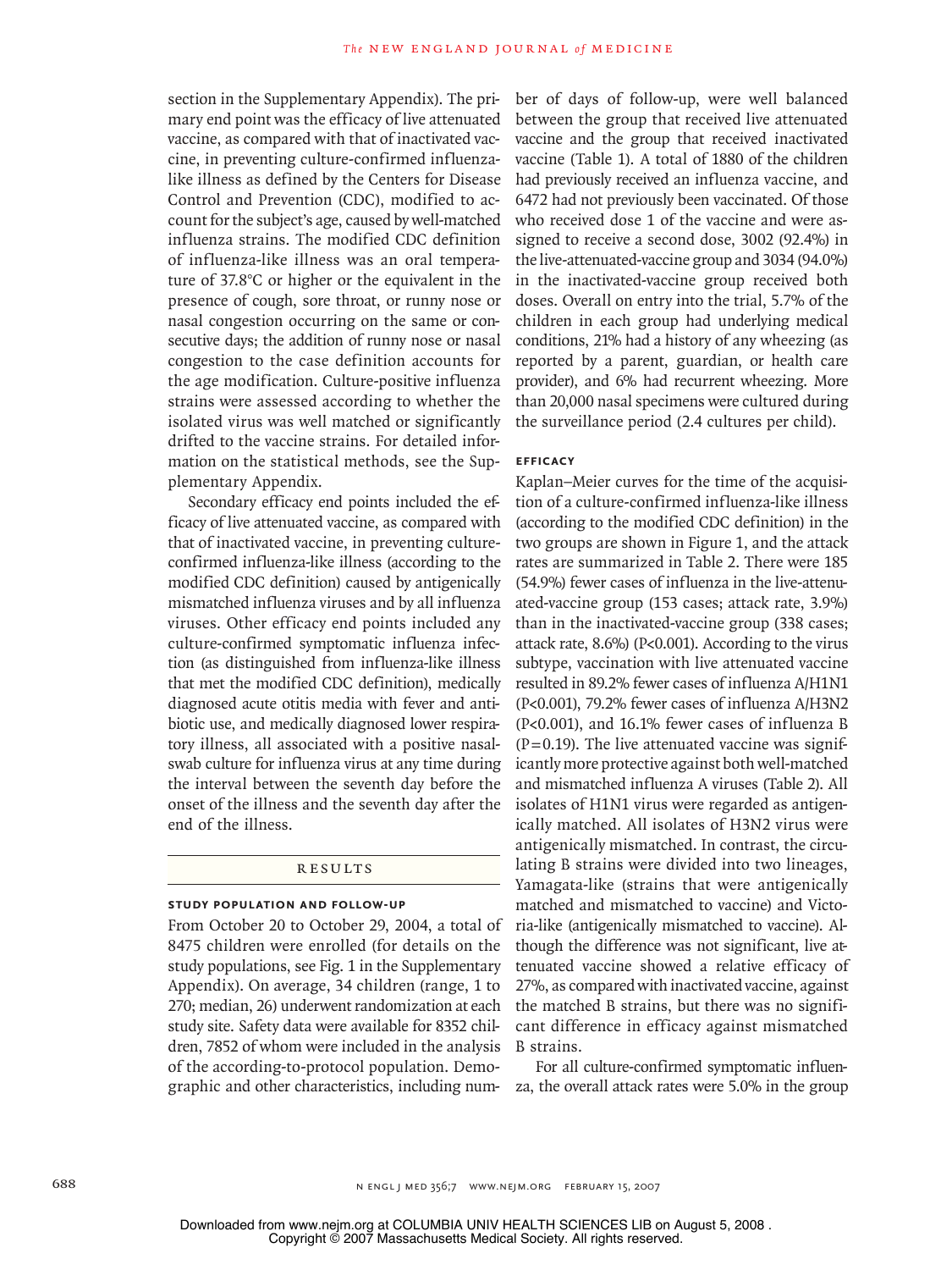that received live attenuated vaccine and 10.0% in the group that received inactivated vaccine, with a 50.6% reduction in the live-attenuated-vaccine group, as compared with the inactivated-vaccine group (P<0.001). Significant reductions were also seen in the overall attack rates of acute otitis media and lower respiratory illness associated with positive influenza cultures, as diagnosed by a health care provider, with a relative efficacy in the live-attenuated-vaccine group of  $50.6\%$  (P=0.004) and 45.9% ( $P=0.046$ ), respectively (see Table 1 in the Supplementary Appendix).

# **Adverse Events**

The incidence of pain, redness, and swelling at the injection site, with most instances reported as mild to moderate in severity, was higher in the group that received inactivated vaccine than in the group that received intramuscular placebo. Among subjects being vaccinated for the first time, 57.0% of those receiving intramuscular placebo and 46.3% of those receiving intranasal placebo had a runny or stuffy nose within 10 days after vaccination. With fever defined as a temperature of more than 37.8°C, fever occurred in 5.4%

| Table 1. Characteristics and Follow-up of Subjects Included in the Safety Population.* |                                             |             |             |  |  |
|----------------------------------------------------------------------------------------|---------------------------------------------|-------------|-------------|--|--|
| Variable                                                                               | Live Attenuated Vaccine Inactivated Vaccine |             | Total       |  |  |
| No. of subjects                                                                        | 4179                                        | 4173        | 8352        |  |  |
| History of influenza vaccination - no. (%)                                             | 933 (22.3)                                  | 947 (22.7)  | 1880 (22.6) |  |  |
| Mean age at first vaccination - mo                                                     | 25.7                                        | 25.6        | 25.6        |  |  |
| Age distribution - no. (%)                                                             |                                             |             |             |  |  |
| $6-23$ mo                                                                              | 1992 (47.7)                                 | 1975 (47.3) | 3967 (47.5) |  |  |
| $6-11$ mo                                                                              | 684 (16.4)                                  | 683 (16.4)  | 1367 (16.4) |  |  |
| $12-23$ mo                                                                             | 1308 (31.3)                                 | 1292 (31.0) | 2600 (31.1) |  |  |
| 24-35 mo                                                                               | 1372 (32.8)                                 | 1379 (33.0) | 2751 (32.9) |  |  |
| 36-59 mo                                                                               | 815 (19.5)                                  | 818 (19.6)  | 1633 (19.6) |  |  |
| 60 mo                                                                                  | $\mathbf 0$                                 | $1 (-0.1)$  | $1 (-0.1)$  |  |  |
| Sex - no. (%)                                                                          |                                             |             |             |  |  |
| Male                                                                                   | 2142 (51.3)                                 | 2147(51.4)  | 4289 (51.4) |  |  |
| Female                                                                                 | 2037 (48.7)                                 | 2026 (48.6) | 4063 (48.6) |  |  |
| Race or ethnic group - no. (%) $\dagger$                                               |                                             |             |             |  |  |
| White and non-Hispanic                                                                 | 3351 (80.2)                                 | 3356 (80.4) | 6707 (80.3) |  |  |
| Black                                                                                  | 171(4.1)                                    | 156(3.7)    | 327(3.9)    |  |  |
| Hispanic                                                                               | 267(6.4)                                    | 272(6.5)    | 539 (6.5)   |  |  |
| Asian                                                                                  | 309 (7.4)                                   | 307(7.4)    | 616(7.4)    |  |  |
| Other                                                                                  | 81(1.9)                                     | 82(2.0)     | 163(2.0)    |  |  |
| History of any wheezing - no. (%)                                                      | 899 (21.5)                                  | 863 (20.7)  | 1762 (21.1) |  |  |
| History of recurrent wheezing - no. (%)                                                | 271(6.5)                                    | 239(5.7)    | 510(6.1)    |  |  |
| History of asthma - no. (%)                                                            | 164(3.9)                                    | 169(4.0)    | 333 (4.0)   |  |  |
| Duration of follow-up - days                                                           |                                             |             |             |  |  |
| Median                                                                                 | 219                                         | 219         | 219         |  |  |
| Range                                                                                  | $0 - 224$                                   | $0 - 224$   | $0 - 224$   |  |  |

\* The categories of any wheezing, recurrent wheezing, and asthma were not mutually exclusive.

† Race or ethnic group was reported by the child's parent or guardian.

n engl j med 356;7 www.nejm.org february 15, 2007 689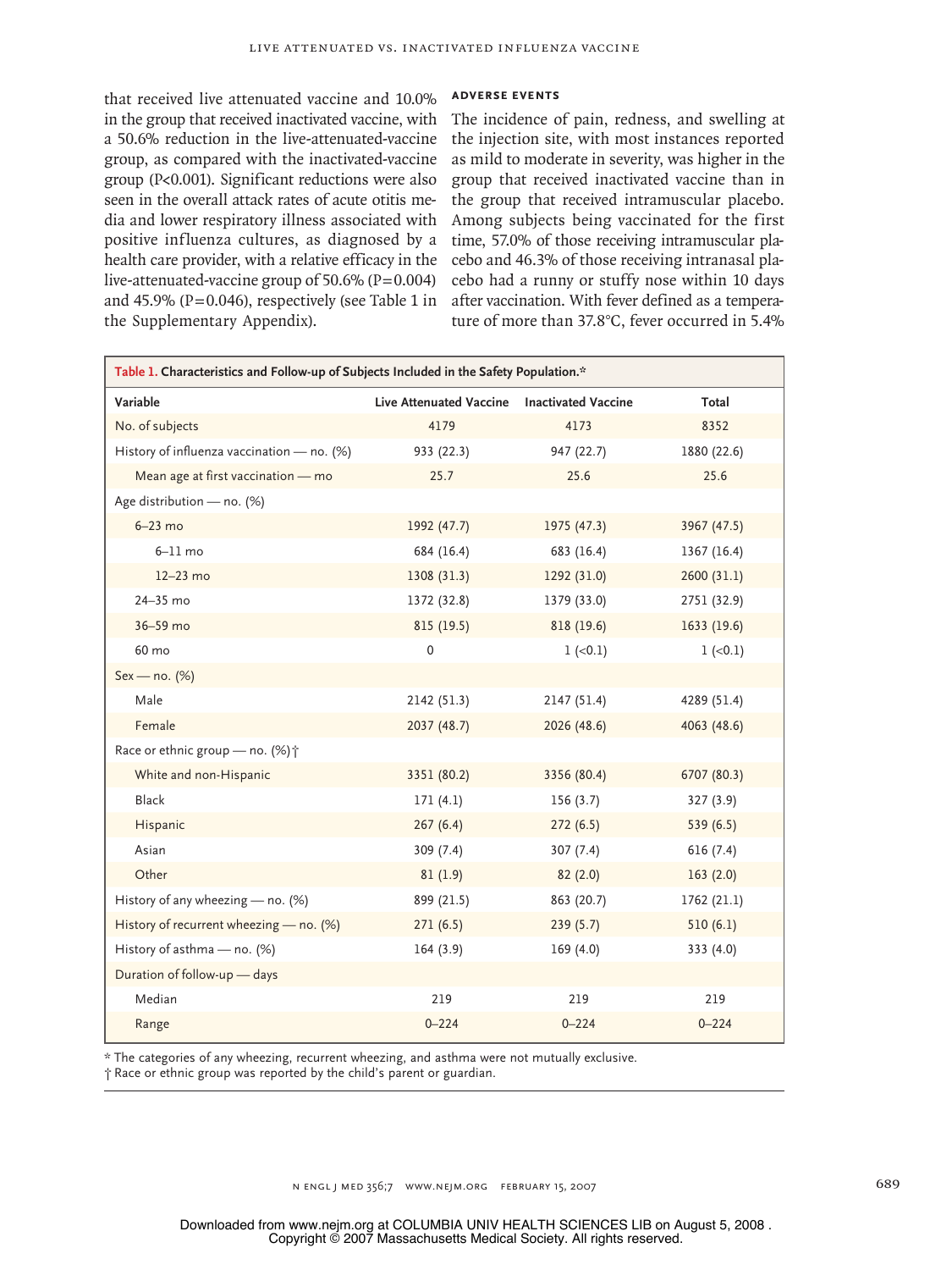

Culture-confirmed influenza was caused by any wild-type influenza strain (regardless of antigenic match or mis-<br>All process in the contributions of the contributions of the contributions of the contributions of the contrib match to vacemey in emiaten who received a stady vaceme according to the stady protocor (if soloon by the log ran<br>test). Of 3936 children given inactivated vaccine, 338 had influenza, and of 3916 children given live attenu cine, 153 had influenza. Each square denotes one infected child in the inactivated-vaccine group, and each circle<br>case infected shild in the live strengted vaccine group. match to vaccine) in children who received a study vaccine according to the study protocol (P<0.001 by the log-rank EMAIL AMALAMAN LINE ARTIST CHILLE CHE MALELLE IN THE MALELLE CHILD AND THE MALELLE CHI

Combo

of the live-attenuated-vaccine group and 2.0% of the inactivated-vaccine group on day 2 after receipt of dose 1 of vaccine  $(P< 0.001)$ . With the use of a Among previ higher temperature cutoff (fever defined as 38.9°C [>102°F]), the incidence of fever was low (<1% on day 2, after receipt of dose 1) in both vaccine groups. No significant differences in fever were found between the two groups after the second dose (see Fig. 2 in the Supplementary Appendix).

Enon

The rates of medically significant wheezing during the 42-day period after each dose of vaccine are shown in Table 3. Overall, there was no significant difference in medically significant wheezing between the two groups. In previously unvaccinated children, after dose 1, there were 74 cases of medically significant wheezing (2.3%) among children given live attenuated vaccine, as compared with 48 cases (1.5%) among those given inactivated vaccine, with a significant adjusted rate difference of 0.77% (95% confidence interval [CI], 0.12 to 1.46). The increase in medically significant wheezing was seen primarily dur-

0% of ing the second, third, and fourth weeks after vaccination (Fig. 3 in the Supplementary Appendix). Among previously unvaccinated children 24 months of age or older, there was no significant difference in the rates of medically significant wheezing between the two groups. Among those younger than 24 months of age, 55 children (3.2%) in the live-attenuated-vaccine group and 34 children (2.0%) in the inactivated-vaccine group had medically significant wheezing after receipt of dose 1, with an adjusted difference of 1.18 (95% CI, 0.13 to 2.29). The difference in the incidence of medically significant wheezing was seen primarily in children less than 12 months of age (see Fig. 4 in the Supplementary Appendix), with 12 more episodes of wheezing after dose 1 in children in this age group who received live attenuated vaccine than in those who received inactivated vaccine (3.8% vs. 2.1%, P=0.08).

> A review of hospital records for children less than 24 months of age who were hospitalized with medically significant wheezing indicated a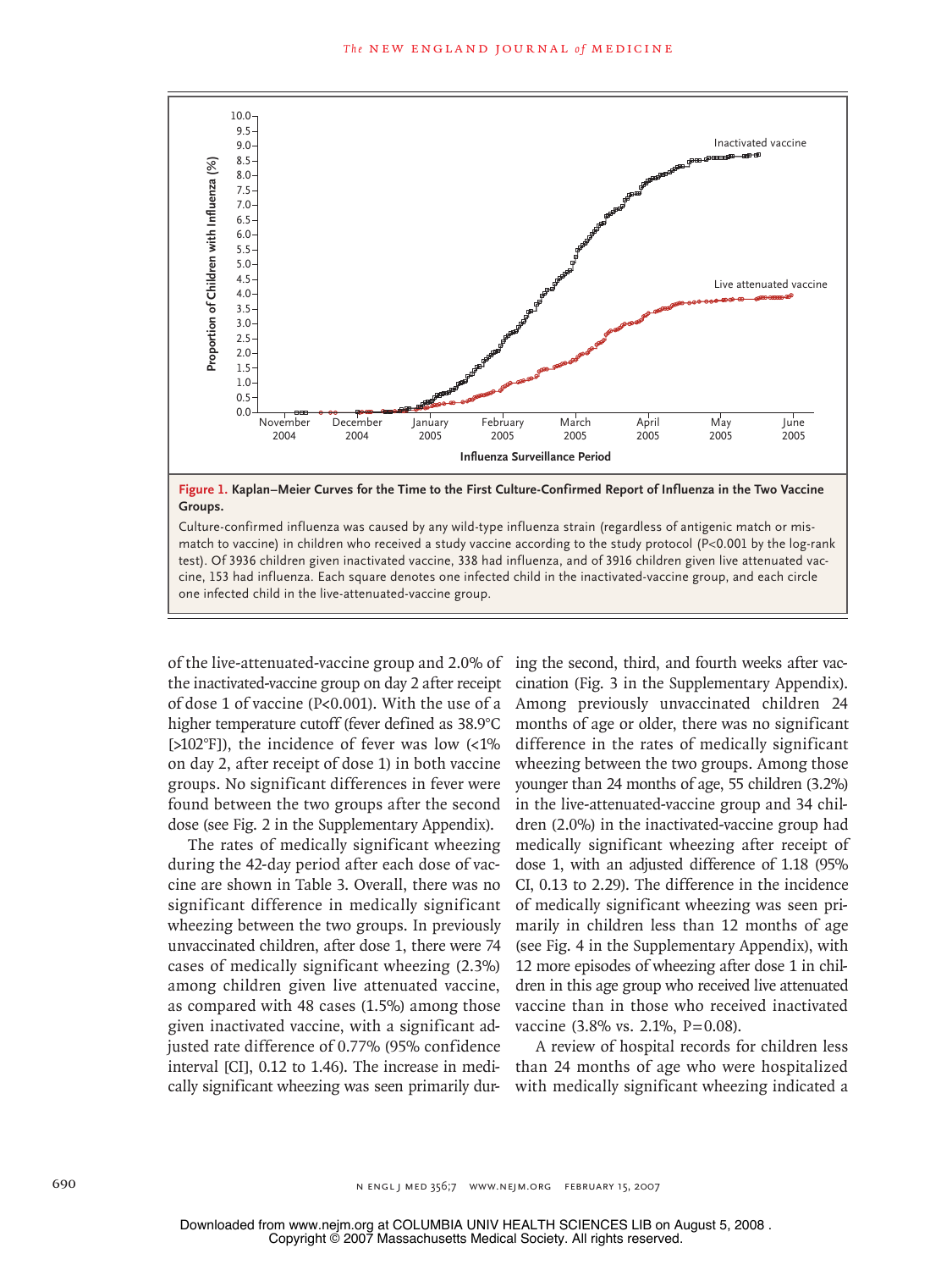| Table 2. Influenza Attack Rates in the According-to-Protocol Population.* |                                  |              |                                               |          |                                            |                                                       |
|---------------------------------------------------------------------------|----------------------------------|--------------|-----------------------------------------------|----------|--------------------------------------------|-------------------------------------------------------|
| Variable                                                                  | <b>Similarity</b><br>to Vaccine; |              | <b>Live Attenuated</b><br>Vaccine (N = 3916): |          | <b>Inactivated Vaccine</b><br>$(N = 3936)$ | <b>Reduction in Attack</b><br>Rate with Live Vaccine¶ |
|                                                                           |                                  | Cases        | <b>Attack Rate</b>                            | Cases    | <b>Attack Rate</b>                         |                                                       |
|                                                                           |                                  | no.          | %                                             | no.      | %                                          | % (95% CI)                                            |
| Virus                                                                     | Well matched                     | 53           | 1.4                                           | 93       | 2.4                                        | 44.5 (22.4 to 60.6)                                   |
| A/H1N1                                                                    |                                  | 3            | 0.1                                           | 27       | 0.7                                        | 89.2 (67.7 to 97.4)                                   |
| A/H3N2                                                                    |                                  | $\mathbf{0}$ | $\Omega$                                      | $\Omega$ | $\mathbf{0}$                               |                                                       |
| B                                                                         |                                  | 50           | 1.3                                           | 67       | 1.7                                        | 27.3 (-4.8 to 49.9)                                   |
| Age at first vaccination<br>(any influenza<br>virus)                      | Well matched                     |              |                                               |          |                                            |                                                       |
| $6-23$ mo                                                                 |                                  | 23           | 1.3                                           | 32       | 1.7                                        | 29.1 (-21.2 to 59.1)                                  |
| 24-35 mo                                                                  |                                  | 17           | 1.3                                           | 24       | 1.8                                        | 32.6 (-25.8 to 64.5)                                  |
| 36-59 mo                                                                  |                                  | 13           | 1.7                                           | 37       | 4.7                                        | 65.6 (36.3 to 82.4)                                   |
| Previous vaccination<br>(any influenza<br>virus)                          | Well matched                     |              |                                               |          |                                            |                                                       |
| Yes                                                                       |                                  | 18           | 1.9                                           | 29       | 3.1                                        | 39.3 (-9.2 to 66.9)                                   |
| No                                                                        |                                  | 35           | 1.2                                           | 64       | 2.1                                        | 46.9 (20.0 to 65.2)                                   |
| Virus                                                                     | Not well matched                 | 102          | 2.6                                           | 245      | 6.2                                        | 58.2 (47.4 to 67.0)                                   |
| A/H1N1                                                                    |                                  | $\mathbf{0}$ | $\Omega$                                      | $\Omega$ | $\mathbf{0}$                               |                                                       |
| A/H3N2                                                                    |                                  | 37           | 0.9                                           | 178      | 4.5                                        | 79.2 (70.6 to 85.7)                                   |
| B                                                                         |                                  | 66           | 1.7                                           | 71       | 1.8                                        | 6.3 $(-31.6 \text{ to } 33.3)$                        |
| Virus                                                                     | Regardless of match              | 153          | 3.9                                           | 338      | 8.6                                        | 54.9 (45.4 to 62.9)                                   |
| A/H1N1                                                                    |                                  | 3            | 0.1                                           | 27       | 0.7                                        | 89.2 (67.7 to 97.4)                                   |
| A/H3N2                                                                    |                                  | 37           | 0.9                                           | 178      | 4.5                                        | 79.2 (70.6 to 85.7)                                   |
| B                                                                         |                                  | 115          | 2.9                                           | 136      | 3.5                                        | 16.1 $(-7.7 \text{ to } 34.7)$                        |

\* Children had influenza-like illness and culture-positive infection. Modified CDC influenza-like illness was defined as the presence of an increased oral temperature (>100°F [37.8°C] or the equivalent) in the presence of cough, sore throat, runny nose, or nasal congestion occurring on the same or consecutive days. The analysis of the primary end point in subgroups (stratified according to age, vaccination status, and presence or absence of a history of recurrent wheezing) provided estimates of the relative efficacy of live attenuated vaccine of 24.0 to 65.6%, a finding consistent with the relative efficacy of 44.5% observed in the overall according-to-protocol population. Higher estimates of the relative efficacy of live attenuated vaccine, as compared with inactivated vaccine, against matched influenza strains were seen in 13 of the 15 countries in which matched strains were isolated.

† Viruses were characterized as antigenically similar to vaccine or not well matched to vaccine. Reference antiserum provided by the CDC was used to characterize isolates antigenically and a difference by a factor of 4 or more in the hemagglutination-inhibition titers was considered indicative of antigenic variation between two viruses.

‡ Four subjects had both influenza A/H3N2 and influenza B virus infections; two isolates could not be characterized as antigenically well matched or not well matched to vaccine virus antigen.

§ Two subjects had both influenza A/H1N1 and influenza B virus infections; six subjects had both influenza A/H3N2 and influenza B virus infections; five isolates could not be characterized as antigenically well matched or not well matched to vaccine virus antigen.

¶The analysis of subjects in the intention-to-treat population confirmed the results in the according-to-protocol population. The observations were robust in all subgroups (stratified according to age, vaccination status, presence or absence of a history of recurrent wheezing, and country of residence). Among children 6 to 23 months of age, in whom the overall attack rates of influenza were 3.2% in the live-attenuated-vaccine group and 7.2% in the inactivated-vaccine group, the relative efficacy of live attenuated vaccine of 55.7% was significant.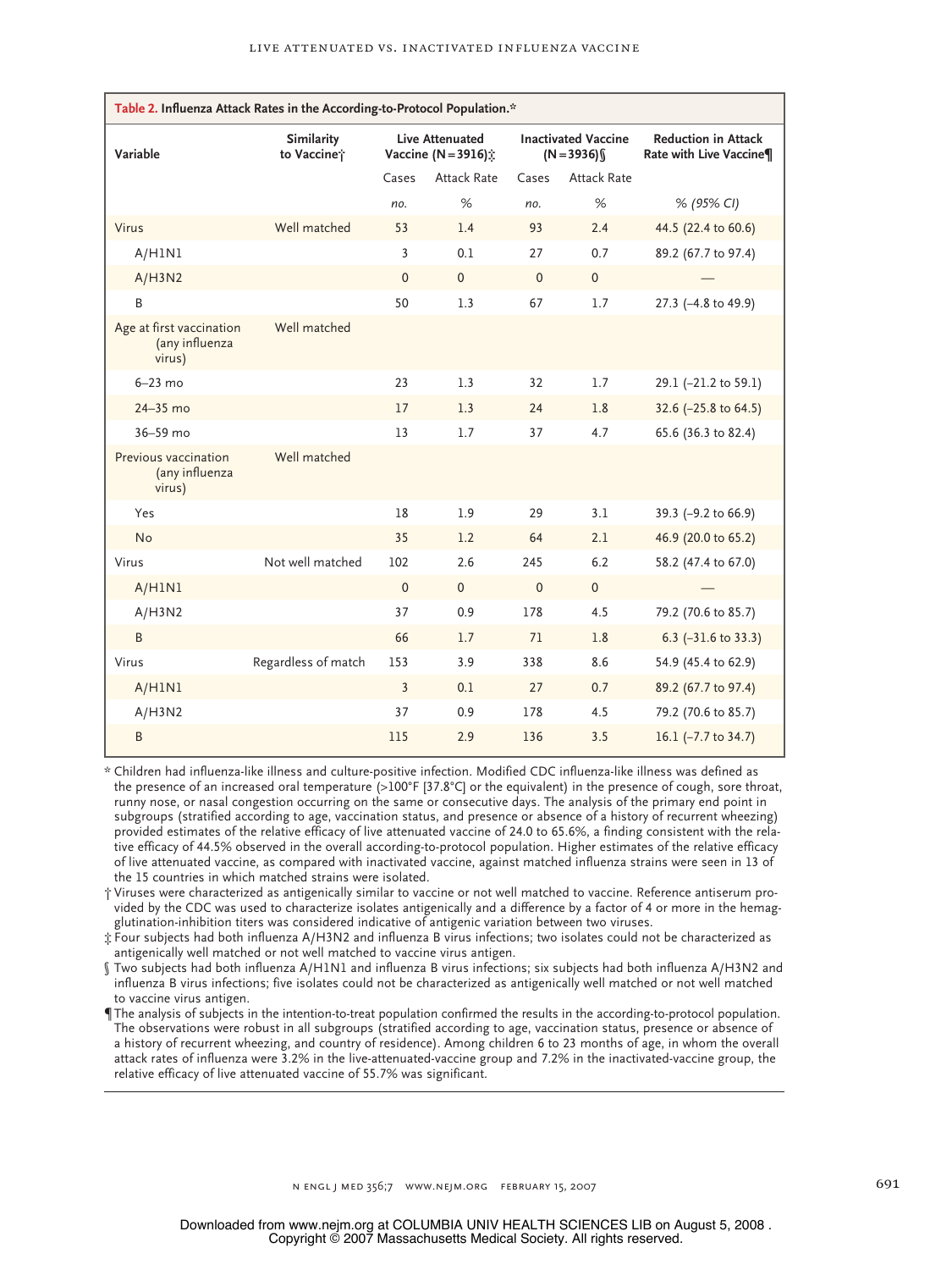| Table 3. Incidence in the Safety Population of Medically Significant Wheezing within 42 Days after Receiving Vaccine.* |                            |                            |                                                          |  |  |  |
|------------------------------------------------------------------------------------------------------------------------|----------------------------|----------------------------|----------------------------------------------------------|--|--|--|
| Variable                                                                                                               | Live Attenuated Vaccine    | <b>Inactivated Vaccine</b> | <b>Adjusted Rate Difference</b><br>(95% CI) <sup>+</sup> |  |  |  |
|                                                                                                                        | no./total no. of cases (%) |                            |                                                          |  |  |  |
| All children (6-59 mo of age)<br>Previously vaccinated                                                                 |                            |                            |                                                          |  |  |  |
| After dose 1                                                                                                           | 19/933 (2.0)               | 17/947(1.8)                | $0.03$ (-1.24 to 1.38)                                   |  |  |  |
| Not previously vaccinated                                                                                              |                            |                            |                                                          |  |  |  |
| After dose 1                                                                                                           | 74/3246 (2.3)              | 48/3226 (1.5)              | $0.77$ (0.12 to 1.46)                                    |  |  |  |
| After dose 2                                                                                                           | 73/3002 (2.4)              | 67/3034 (2.2)              | $0.20$ (-0.56 to 0.97)                                   |  |  |  |
| Children <24 mo:                                                                                                       |                            |                            |                                                          |  |  |  |
| Previously vaccinated                                                                                                  |                            |                            |                                                          |  |  |  |
| After dose 1                                                                                                           | 7/267(2.6)                 | $3/269$ (1.1)              | 1.34 $(-1.11$ to 4.30)                                   |  |  |  |
| Not previously vaccinated                                                                                              |                            |                            |                                                          |  |  |  |
| After dose 1                                                                                                           | 55/1725 (3.2)              | 34/1706 (2.0)              | $1.18$ (0.13 to 2.29)                                    |  |  |  |
| After dose 2                                                                                                           | 57/1578 (3.6)              | 39/1595 (2.4)              | 1.15 $(-0.04 \text{ to } 2.38)$                          |  |  |  |
| Children ≥24 mo:                                                                                                       |                            |                            |                                                          |  |  |  |
| Previously vaccinated                                                                                                  |                            |                            |                                                          |  |  |  |
| After dose 1                                                                                                           | $12/666$ (1.8)             | 14/678(2.1)                | $-0.49$ ( $-2.07$ to 1.10)                               |  |  |  |
| Not previously vaccinated                                                                                              |                            |                            |                                                          |  |  |  |
| After dose 1                                                                                                           | 19/1521 (1.2)              | 14/1520 (0.9)              | $0.30$ (-0.46 to 1.09)                                   |  |  |  |
| After dose 2                                                                                                           | $16/1424$ (1.1)            | 28/1439 (1.9)              | $-0.85$ ( $-1.83$ to 0.05)                               |  |  |  |
| Children with a history of recurrent<br>wheezing (6-59 mo of age)                                                      |                            |                            |                                                          |  |  |  |
| Previously vaccinated                                                                                                  |                            |                            |                                                          |  |  |  |
| After dose 1                                                                                                           | 10/98 (10.2)               | 7/78(9.0)                  | 1.08 $(-8.52 \text{ to } 10.26)$                         |  |  |  |
| Not previously vaccinated                                                                                              |                            |                            |                                                          |  |  |  |
| After dose 1                                                                                                           | 12/173(6.9)                | 12/161(7.5)                | $-0.43$ ( $-6.31$ to 5.38)                               |  |  |  |
| After dose 2                                                                                                           | 10/148(6.8)                | 14/140 (10.0)              | $-3.26$ ( $-10.10$ to 3.33)                              |  |  |  |
| Children without a history of recurrent<br>wheezing (6-59 mo of age)                                                   |                            |                            |                                                          |  |  |  |
| Previously vaccinated                                                                                                  |                            |                            |                                                          |  |  |  |
| After dose 1                                                                                                           | 9/835(1.1)                 | $10/869$ (1.2)             | $-0.07$ ( $-1.14$ to 1.02)                               |  |  |  |
| Not previously vaccinated                                                                                              |                            |                            |                                                          |  |  |  |
| After dose 1                                                                                                           | 62/3073 (2.0)              | 36/3065 (1.2)              | $0.84$ (0.21 to 1.50)                                    |  |  |  |
| After dose 2                                                                                                           | 63/2854 (2.2)              | 53/2894 (1.8)              | $0.37$ (-0.35 to 1.13)                                   |  |  |  |

\* The health care provider documented the wheezing as accompanied by tachypnea, retractions, or dyspnea, an oxygen saturation of less than 95%, while breathing ambient air, or receipt of a new prescription for daily bronchodilators.

† Differences in rates were adjusted for the subject's age and the presence or absence of a history of recurrent wheezing. ‡ The proportion of subjects with medically significant wheezing who were younger than 24 months of age in the two study groups who had tachypnea, dyspnea, retractions, or hypoxemia after dose 1 was similar (27% in the live-attenuated-vaccine group and 26% in the inactivated-vaccine group). A total of 12 subjects younger than 24 months of age (9 [0.5%] and 3 [0.2%], respectively) were hospitalized in association with medically significant wheezing within 42 days after receiving a dose of vaccine. No child was treated in an intensive care unit, received mechanical ventilation, or died because of medically significant wheezing. The difference in the rate of medically significant wheezing after dose 1 among previously unvaccinated children 6 to 23 months of age occurred primarily among those who were 6 to 11 months of age (3.8% in the live-attenuated-vaccine group vs. 2.1% in the inactivated-vaccine group; adjusted rate difference, 1.61% [95% CI, −0.18 to 3.53]); among children 12 to 23 months of age who had medically significant wheezing (2.8% in the live-attenuated-vaccine group vs. 2.0% in the inactivated-vaccine group), the adjusted rate difference (0.9% [95% CI, −0.42 to 2.27]) was not significant.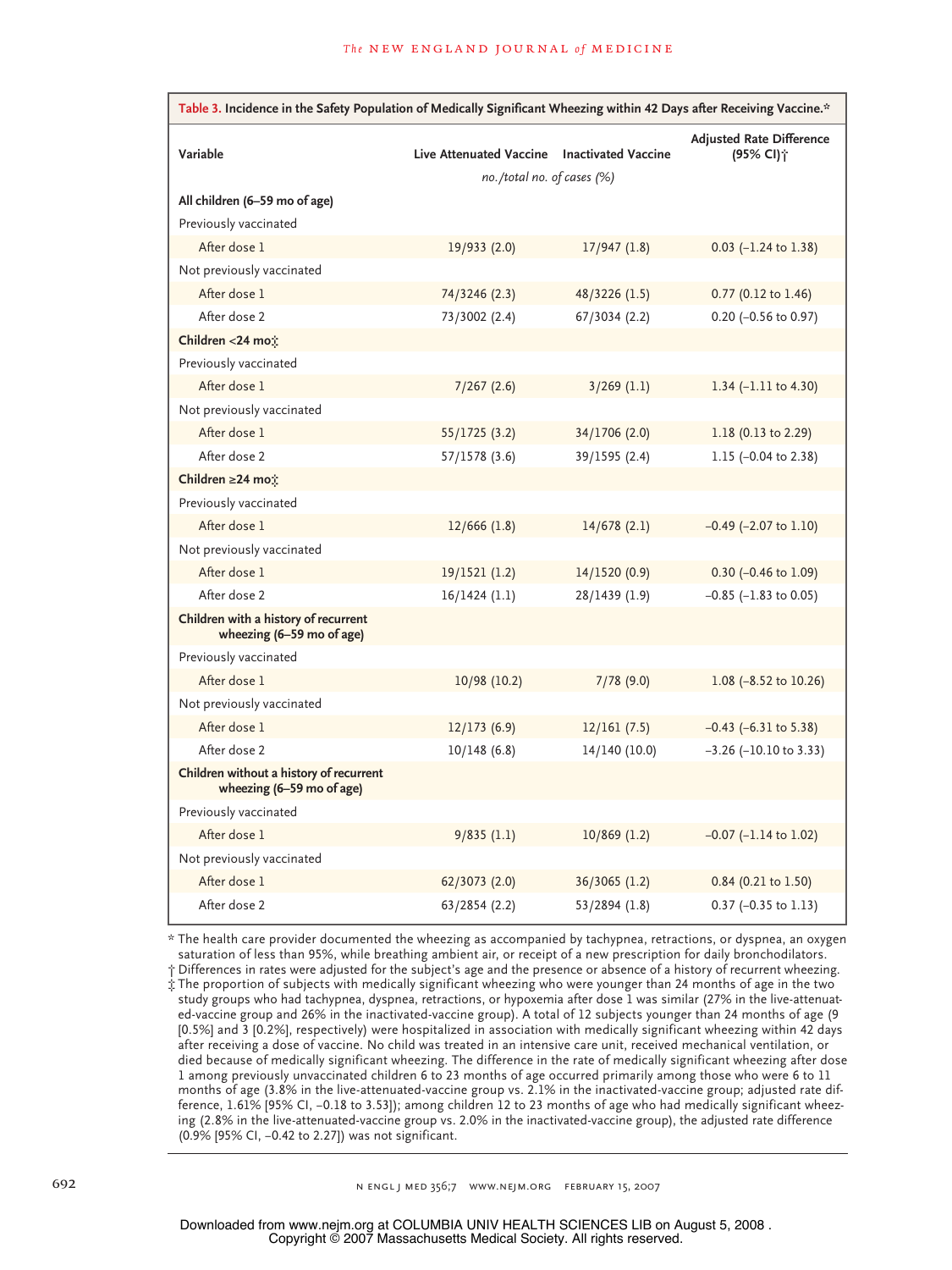| through 180 Days after the Last Dose of Vaccine. <sup>37</sup> |                                |                         |                            |  |  |
|----------------------------------------------------------------|--------------------------------|-------------------------|----------------------------|--|--|
| Age                                                            | Event                          | Live Attenuated Vaccine | <b>Inactivated Vaccine</b> |  |  |
|                                                                |                                |                         | $no. /total no.$ (%)       |  |  |
| $6-11$ mo                                                      | Medically significant wheezing | 93/684 (13.6)           | 71/683(10.4)               |  |  |
|                                                                | Any serious adverse event      | 44/684 (6.4)            | 23/683(3.4)                |  |  |
|                                                                | Hospitalization for any cause  | 42/684(6.1)             | 18/683(2.6)                |  |  |
| $12-59$ mo                                                     | Medically significant wheezing | 272/3495 (7.8)          | 255/3490 (7.3)             |  |  |
|                                                                | Any serious adverse event      | 92/3495 (2.6)           | 105/3490 (3.0)             |  |  |
|                                                                | Hospitalization for any cause  | 88/3495 (2.5)           | 101/3490 (2.9)             |  |  |
| $6-59$ mo                                                      | Medically significant wheezing | 365/4179 (8.7)          | 326/4173 (7.8)             |  |  |
|                                                                | Any serious adverse event      | 136/4179 (3.3)          | 128/4173 (3.1)             |  |  |
|                                                                | Hospitalization for any cause  | 130/4179(3.1)           | 119/4173 (2.9)             |  |  |

| Table 4. Medically Significant Wheezing, Serious Adverse Events, and Rates of Hospitalization According to Age Group, |  |
|-----------------------------------------------------------------------------------------------------------------------|--|
| through 180 Days after the Last Dose of Vaccine.*                                                                     |  |

\* Medically significant wheezing, serious adverse events, and hospitalizations were analyzed from the day of the first dose through 180 days after the last dose of vaccine (for a breakdown according to causes of hospitalization and diagnostic category, see Table 4 in the Supplementary Appendix).

similar severity of illness among those receiving live attenuated vaccine and those receiving inactivated vaccine and in the duration of stay in the hospital, associated diagnoses, and treatment (Table 2 and Table 3 in the Supplementary Appendix). Beyond 42 days after vaccination, the rates of medically significant wheezing did not differ significantly between the two groups among children less than 24 months of age (7.6% in the live-attenuated-vaccine group and 7.1% in the inactivated-vaccine group). The proportion of those less than 24 months of age who had medically significant wheezing within 42 days after vaccination and who had at least one additional medically significant wheezing episode during the study period was similar in the two groups (32% in the live-attenuated-vaccine group and 28% in the inactivated-vaccine group); the proportion of these children who had two or more additional medically significant wheezing episodes was 4.3% and 5.3%, respectively.

The incidence of serious adverse events in the two groups was similar (136 in the live-attenuated-vaccine group and 128 in the inactivated-vaccine group) (Table 4). Six serious adverse events in the live-attenuated-vaccine group (bronchiolitis in two children, and asthma exacerbation, wheezing, acute gastroenteritis, and reactive airway disease in one child each) and five in the inactivated-vaccine group (pneumonia, wheezing, febrile convulsion, febrile convulsion and pneumonia, and viral gastroenteritis in one child each) were considered by the investigator, who was unaware of the treatment assignments, to be potentially related to the study vaccine. One death occurred in each vaccine group — one because of aspiration of a foreign body and one because of a house fire. New diagnoses of chronic diseases assessed within 180 days after the last dose of vaccine were infrequent in the two groups, with overall incidence rates of 1.7% in the live-attenuatedvaccine group and 1.3% in the inactivated-vaccine group.

A post hoc analysis for the study period through 180 days after the last dose of vaccine showed that children 6 to 11 months of age were hospitalized for any cause at a higher rate in the live-attenuated-vaccine group than in the inactivated-vaccine group (6.1% vs. 2.6%; difference in rate, 3.5% [95% CI, 1.4 to 5.8]) (Fig. 2 and Table 4, and Table 4 in the Supplementary Appendix). The rate of hospitalization for respiratory diagnoses in this age group was 3.2%, as compared with 1.2% in the two groups, respectively (absolute difference, 2.0% [95% CI, 0.5 to 3.8]). The differences in hospitalization rates among children 12 to 23 months of age (3.2% in the liveattenuated-vaccine group and 3.5% in the inactivated-vaccine group) and among children 24 to 59 months of age were not significant. Although not statistically significant, there was a trend toward a higher rate of hospitalization for any cause among children receiving live attenuated vaccine who were 6 to 47 months of age and had a history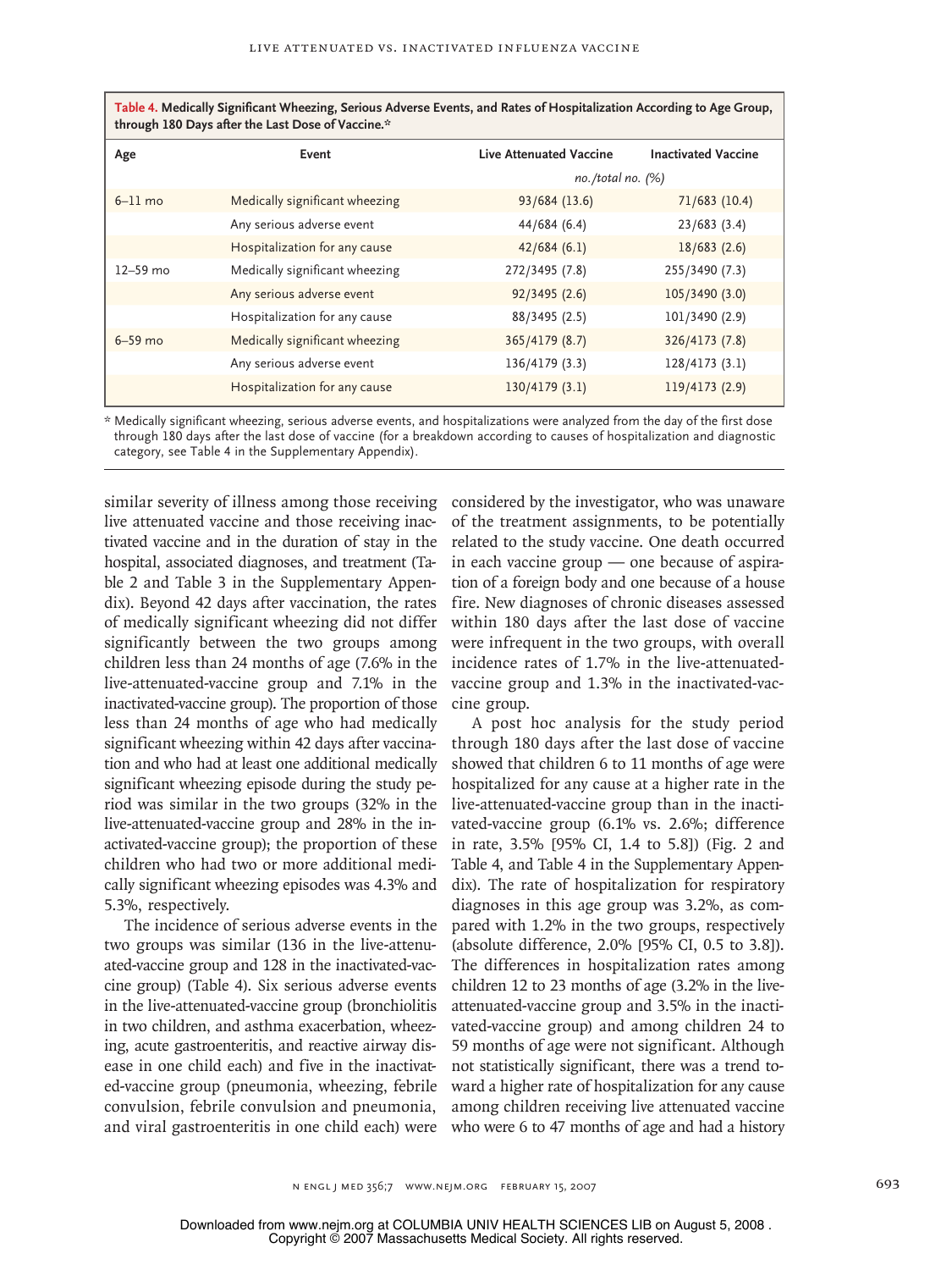

## AUTHOR: Belshe **of Wheezing Illness before Vaccination. Figure 2. Difference in Rates of Hospitalization between the Two Vaccine Groups, According to Age and the Presence or Absence of a History**

parison between live attenuated vaccine and inactivated vaccine among en 6 to 11 mon mering the end stata tests on the stats of asymptone memory<br>the use of StatXact software, version 6.2 (Statistical Solutions). ematica vaceme and macuvatica vaceme among an ematien regardless of whether there was a history of wheezing illness,  $P = 0.002$ , and for the comtenuated vaccine and inactivated vaccine among all children regardless of Combo Enon children with a history of wheezing illness, P=0.004. Among children 48 to  59 months of age, for the comparison between live attenuated vaccine and inactivated vaccine among children without a history of wheezing, **!' &)!!,** P=0.039. For all other comparisons, P>0.05. P values were calculated by Among children 6 to 11 months of age, for the comparison between live atinverting two one-sided tests on the basis of asymptotic methods and with

> of wheezing than among those receiving inactivated vaccine who were in the same age group and had a history of wheezing. Among children 12 to 59 months of age who did not have a history of wheezing, the rates of hospitalization for any cause were lower in the live-attenuated-vaccine group than in the inactivated-vaccine group  $(P=0.07)$ .

# Discussion

Many believe that the successful control of annual influenza epidemics depends on vaccinating a high proportion of children.16-18 As U.S. public health authorities move toward this goal, highly effective vaccines are needed, including vaccines with efficacy against antigenically drifted influenza strains. The live attenuated influenza vaccine we used has many of the characteristics that are desirable for the control of epidemic influenza. In addition to its high acceptability because of the mode of administration, the significantly higher efficacy of this live attenuated vaccine than of the licensed inactivated vaccine suggests that it can play an important role in the control of influenza. This higher efficacy was seen not only for well-matched strains but also for viruses that were antigenically drifted from the antigen in the vaccine.

Some earlier studies have suggested the potential for wheezing in young children after receipt of live attenuated influenza vaccine,<sup>15</sup> whereas others have not.10,16 Our comprehensive, prospective safety study showed an increased risk of medically significant wheezing (within 42 days after vaccination) among recipients of live attenuated vaccine who were younger than 12 months of age. The pathogenesis of wheezing in some children given live attenuated vaccine remains unknown, although in our study, the wheezing developed after the peak of viral replication and at the time when immune responses to the viruses are expected — that is, during weeks 2, 3, and 4 after vaccination.

The incidence of serious adverse events did not differ significantly between the two groups. However, in post hoc analyses, rates of hospitalization for any cause among infants 6 to 11 months of age were significantly higher in the live-attenuated-vaccine group than in the inactivated-vaccine group. In addition, higher, but not significantly higher, rates of hospitalization were observed among children in the age groups of 12 to 23 months, 24 to 35 months, and 36 to 47 months who had a history of wheezing illness before entering the study. These observations require further study. Children 12 months of age or older who had no history of wheezing illness before vaccination and who received live attenuated vaccine had lower rates of hospitalization for any cause during the study than those who received inactivated vaccine. On the basis of our results, the risk–benefit ratio for live attenuated vaccine appears favorable among children 12 to 47 months of age who have no history of wheezing.

Until additional data are available, the observations related to medically significant wheezing and rates of hospitalization will restrict the use of live attenuated vaccine in children younger than 1 year and in children 12 to 47 months of age who have a history of asthma or wheezing. Additional studies to determine the optimal use of both vaccines in infants and young children are warranted.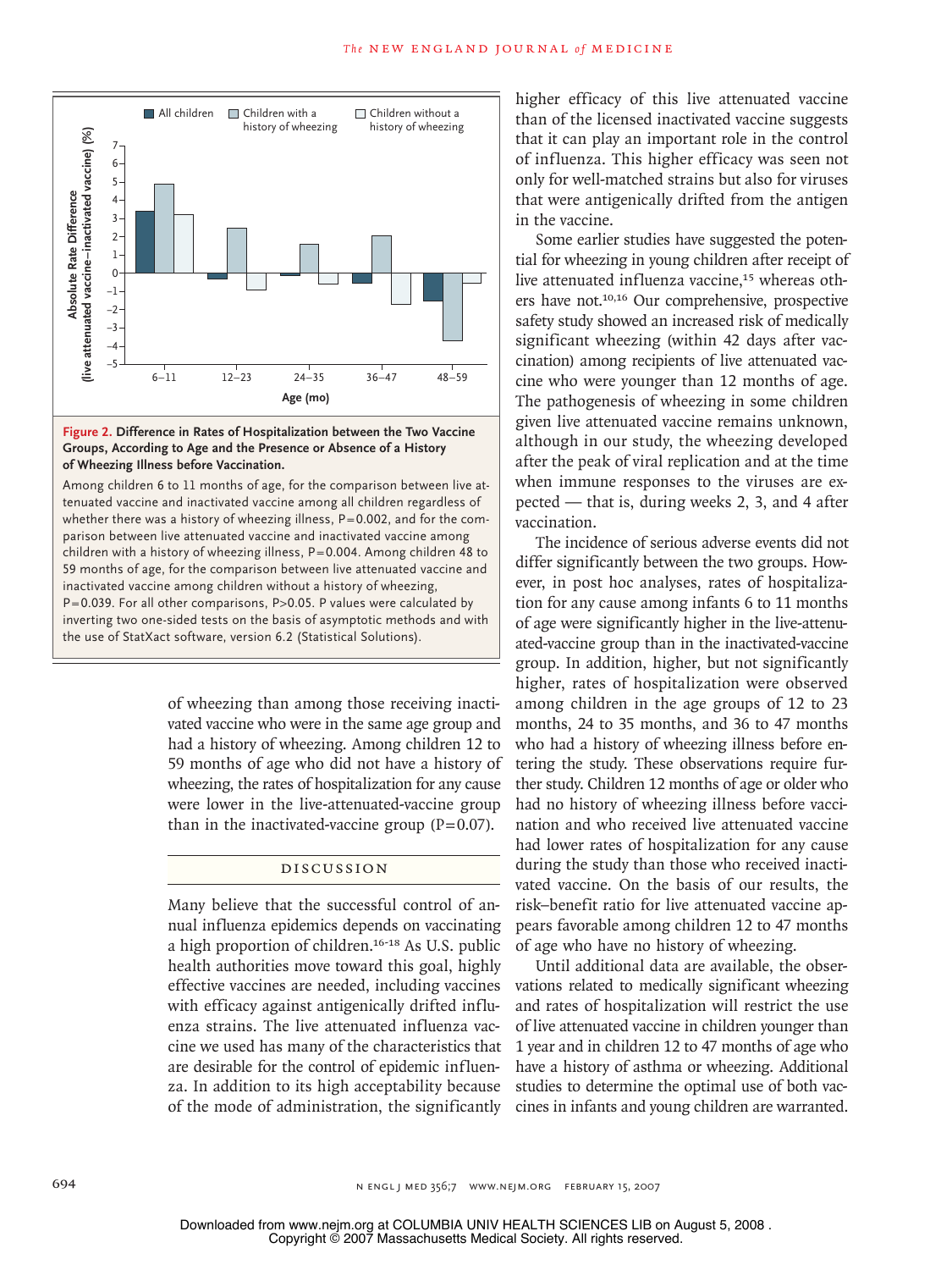The high influenza attack rate among children in the inactivated-vaccine group who were less than 12 months of age and had a history of wheezing (14%) suggests that inactivated vaccine has low efficacy in this group. Further studies might show whether an initial dose of inactivated vaccine followed by live attenuated vaccine would provide optimal protection for children younger than 1 year of age while also ensuring maximum vaccine safety.

Supported by MedImmune.

Dr. Belshe reports receiving research support from Merck and MedImmune and consulting fees or lecture fees from MedImmune, Merck, Novartis, GlaxoSmithKline, and Sanofi; Dr. Edwards, research support from Sanofi Pasteur, Vaxgen, Merck, and Nabi and consulting fees from MedImmune; Dr. Vesikari, consulting fees or lecture fees from MedImmune, Merck, and GlaxoSmithKline; and Dr. Black, research support from Chiron, GlaxoSmithKline, MedImmune, and Merck and consulting fees or lecture fees from Chiron, MedImmune, and Merck. Drs. Walker, Kemble, and Connor and Ms. Hultquist are employees of MedImmune. No other potential conflict of interest relevant to this article was reported.

We thank I. Cho, P.M. Mendelman, C. Hessel, K. Coelingh, C. Dingivan, R. Hernandez, C. Knightly, C. Frickleton, Y. Zhou, and T. Yi for their contributions to this study; S. Stoughton for assistance in writing the study report; and the clinical research staff at all the participating sites, all the children and their families who participated in the study, and the members of the data-monitoring committee — J. Treanor, J. Modlin, and W. Blackwelder — for their time and effort.

#### **Appendix**

Participants in the CAIV-T Comparative Efficacy Study Group were as follows (members of the Advisory Committee are marked with an asterisk): *Belgium*: W. Lipschutz, A. Malfroot, E. Schatteman, V. Vanbelle, C. Vandermeulen, F. Van Kerckhoven, A. Vertruyen. *Czech Republic:* J. Biolek, H. Honomichlova, P. Mokros, M. Mokrosova. *Finland:* A. Hanni, T. Karppa, A. Karvonen, T. Korhonen, J. Immonen, N. Lindblad, J Ojanpera, S. Parry, P. Riikonen, A. Salomäki, T. Vesikari.\* *Germany:* K. Deichmann, P. Habermehl, G. Hein, H. Sengespeik, I. Tichmann-Schumann. *Greece:* C. Katsardis, J. Kavaliotis, A. Constantopoulos, P. Nikolaidou, V. Syriopoulou, J. Tsanakas. *Hong Kong:* K. Huen, Y. Hui, Y. Lau, D. Ng, L. So, R. Sung. *Iceland:* G. Jonasson. *Israel:* S. Arnon, A. Bahir, M. Bendet, A. Cohen, S. Gross, D. Hornik, H. Kirstal, Y. Laks, M. Levy, D. Paz, O. Poznanski, S. Rigler, Y. Rosen, Y. Shag, Y. Uziel, A. Yarom, E. Zinder Koziel. *Italy:* G. Bona, R. Cutrera, N. Principi, S. Esposito, P. Marchisio. *Korea:* K. Ahn, S. Cha, D. Kim, Y. Kim. *Lebanon:* G. Dbaibo, R. Sacy. *Spain:* L. Antón Crespo, J. Baldó, J. Ferres, M. Garcés, M. García, A. Jubert, C. Landaluce, A. Martínez-Roig, M. Muñoz del Barrio, V. Planelles, I. Sorribes, I. Ubeda. *Sweden:* C. Flodmark, L. Gothefors, B. Granström, S. Klaesson, C. Penno, L. Stenhammar, M. Wedenberg. *Taiwan:* P. Chen, N. Chiu, L. Huang,\* Y. Huang, C. Lin. *United Kingdom:* M. Blagden, B. Bodalia, R. Brownlie, R. Cook, A. Egerton, C. Fletcher, M. Garala, A. George, A. Graham, T. Hall, J. Ham, D. Haworth, R. Lal-Sarin, M. McCaughey, C. McKinnon,\* A. Menezes, P. Shearer, B. Silvert, H. Simpson, A. Takhar. *United States:* G. Adams, W. Andrews, L. Angles, C. Arango, B. Asmar, A. Atz, R. Bain, B. Baker, O. Basta, M. Baz, J. Bellanti, D. Bernstein,\* S. Black,\* S. Block,\* G. Bottenfield, P. Bristol, R. Carson, M. Castleberry, S. Christensen, E. Cockrum, M. Cox, C. Crismon, K. Davis, P. Dennehy, F. Eder, K. Edwards,\* V. Elinoff, I. Emanuel, B. Essink, G. Fennelly, C. Fisher, J. Frey, M. Gaglani, R. Gaona, F. Garner, S. Gawchik, W. Geffen, R. Geller, I. Graham, C. Hall, F. Hampel, J. Harris, C. Harrison, F. Hayden,\* L. Hazan, C. Hebert, F. Henderson, D. Henry, D. Herrington, D. Hurley, K. Jackson, D. Johnson, W. Johnston, E. Kairis, M. Kaliner,\* H. Keyserling, L. Krilov, C. LaForce, M. Lauret, J. Leader, H. Lesicka, M. Levin, J. Ley, C. Lively, F. Mabry, C. Marchant, D. Matson, L. Meloy, S. Melton, D. Moore, E. Morsi, J. Moy, M. Mufson, A. Nayak, N. Neu, J. Nutman, R. Ohnmacht, A. Palazzo, B. Patel, G. Patel, M. Pichichero, K. Reisinger,\* R. Rhoades, G. Rockower, J. Romero, T. Schechtman, R. Schwartz, W. Seger, S. Senders, J. Shepard, L. Sher, P. Shurin, P. Silas, K. Sitz, C. Smith, W. Spencer, M. Sperling, K. Stevenson, M. Taghadosi, J. Tillisch, C. Toledo, T. Twogood, E. Wald, W. Warren, R. Wasserman, R. Watson, L. Weiner, J. Wise, R. Yogev.

#### **References**

1. Poehling KA, Edwards KM, Weinberg GA, et al. The underrecognized burden of influenza in young children. N Engl J Med 2006;355:31-40.

2. Smith NM, Bresee JS, Shay DK, Uyeki TM, Cox NJ, Strikas RA. Prevention and control of influenza: recommendations of the Advisory Committee on Immunization Practices (ACIP). MMWR Recomm Rep 2006;55(RR-10):1-42. [Erratum, MMWR Morb Mortal Wkly Rep 2006;55:800.]

Delayed supply of influenza vaccine **3.** and adjunct ACIP influenza vaccine recommendations for the 2000–01 influenza season. MMWR Morb Mortal Wkly Rep 2000; 49:619-22.

Delayed influenza vaccine availability **4.** for 2001–02 season and supplemental recommendations of the Advisory Committee on Immunization Practices. MMWR Morb Mortal Wkly Rep 2001;50:582-5.

**5.** Interim influenza vaccination recommendations — 2004–05 influenza season. MMWR Morb Mortal Wkly Rep 2004;53: 1183-4.

Zangwill KM, Belshe RB. Safety and **6.** efficacy of trivalent inactivated influenza vaccine in young children: a summary for the new era of routine vaccination. Pediatr Infect Dis J 2004;23:189-97.

7. Belshe RB, Gruber WC, Mendelman PM, et al. Efficacy of vaccination with live attenuated, cold-adapted, trivalent, intranasal influenza virus vaccine against a variant (A/Sydney) not contained in the vaccine. J Pediatr 2000;136:168-75.

Belshe RB, Mendelman PM, Treanor J, **8.** et al. The efficacy of live attenuated, coldadapted, trivalent, intranasal influenza virus vaccine in children. N Engl J Med 1998; 338:1405-12.

Belshe R, Maassab H, Mendelman P. **9.**

Live influenza virus vaccine. In: Plotkin S, Orenstein W, eds. Vaccines. 4th ed. Philadelphia: Saunders, 2004:371-88.

Ashkenazi S, Vertruyen A, Arístegui J, **10.** et al. Superior relative efficacy of live attenuated influenza vaccine compared with inactivated influenza vaccine in young children with recurrent respiratory tract infections. Pediatr Infect Dis J 2006;25:870-9. 11. Fleming DM, Crovari P, Wahn U, et al. Comparison of the efficacy and safety of live attenuated cold-adapted influenza vaccine, trivalent, with trivalent inactivated influenza virus vaccine in children and adolescents with asthma. Pediatr Infect Dis J 2006;25:860-9.

12. Belshe RB, Mendelman PM. Safety and efficacy of live attenuated, cold-adapted, influenza vaccine-trivalent. Immunol Allergy Clin North Am 2003;23:745-67.

13. Belshe R, Lee M-S, Walker RE, Stod-